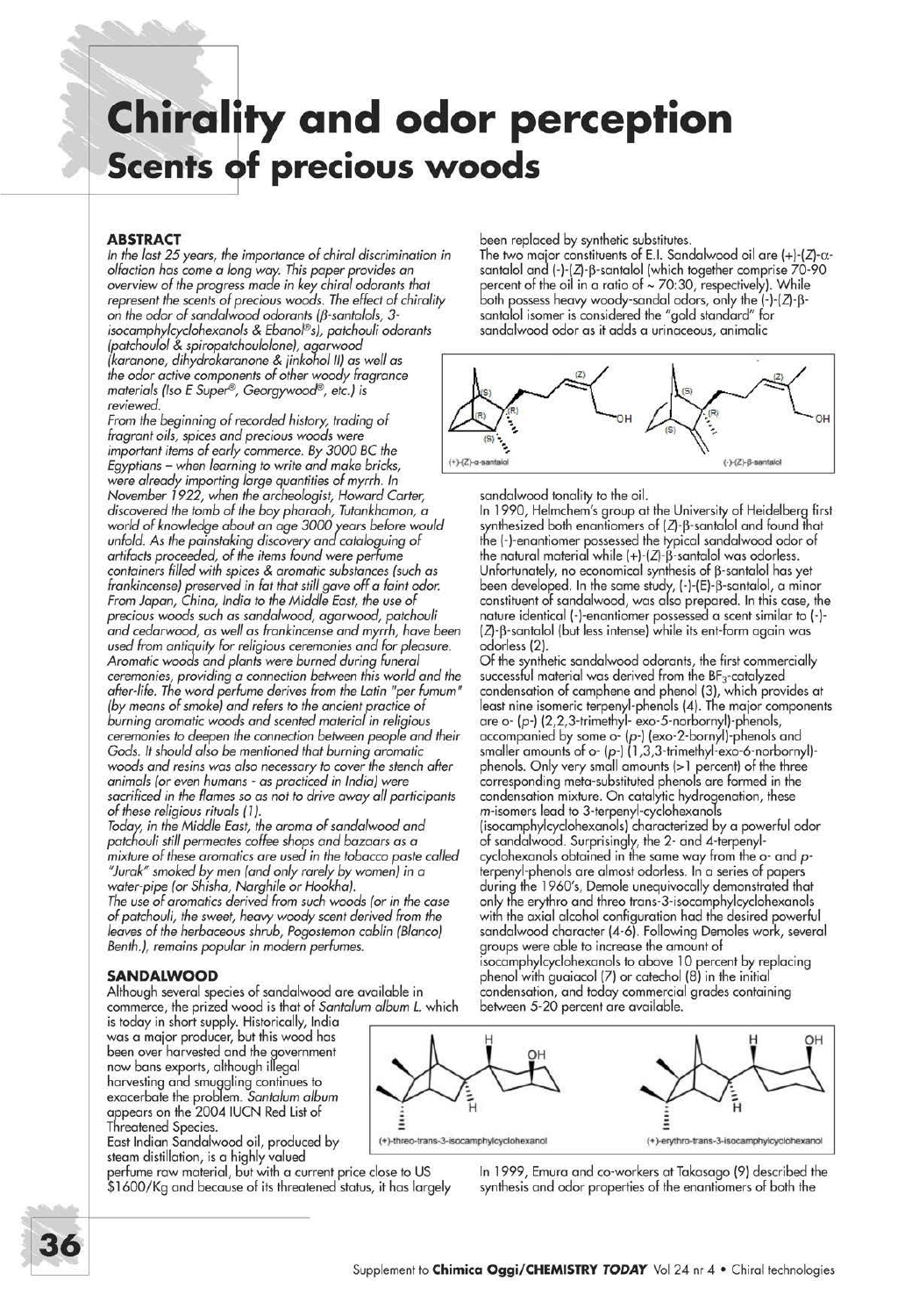

threo and erythro trans-3-isocamphylcyclohexanols as shown in Table 1. As will be noted, the (+)-threo enantiomer possesses the most desirable odor and strength followed by the erythro enantiomers, while the (-)-threo enantiomer possesses no sandalwood character.

| Enantiomer   | <b>Odor Threshold</b> | <b>Odor Description</b>                                                                       |
|--------------|-----------------------|-----------------------------------------------------------------------------------------------|
| $(+)$ -threo | $0.2$ ppb             | Strong, diffusive, and sandalwood-like odor; natural<br>sandalwood odor, very strong and keen |
| (-)-threo    | 200 ppb               | Weak, moldy and woody odor                                                                    |
| (+)-erythro  | 7 ppb                 | Sandalwood like odor without moldy feeling, and it is<br>sufficiently diffusive               |
| (-)-erythro  | 3 ppb                 | Strong, warm sandalwood odor                                                                  |

Table 1. The trans-3-isocamphylcyclohexanols



Other popular synthetic sandalwood odorants (e.g. Javanol®) have primarily been based on materials derived from  $\alpha$ campholenic aldehyde. As the enantiomeric versions of this aldehyde are easily prepared from the  $(+)$ - or  $(-)$ - $\alpha$ -pinene epoxides, there are many examples of odor evaluations of enantiomers from materials such as Ebanol (8 diastereomers), where only the (*1S,2'S,3'R*)-Ebanol and (*1R,2'S,3'R*)-Ebanol have powerful sandalwood odors (10).

#### **PATCHOULI**

The powerful woody odor of patchouli is due to primarily to (-) patchoulol, (+)-norpatchoulenol and pogostol (which comprise about 30-40 percent, 0.3-0.5 percent and 1.0-2.5 percent of patchouli oil, respectively). The stereoselective synthesis of (+)-



and (–)-patchoulol was achieved at Firmenich by Naf et al. in 1981 and the odor evaluations of the enantiomers carried out (11). *"The synthetic,*

*nature-identical (-)- patchoulol exhibits a strong, typical patchouli scent with an earthy, slightly camphoraceous, powdery cellar note which is practically indistinguishable from natural patchouli alcohol. In contrast to the odour profile of the (-)-enantiomer, the 'unnatural (+)-patchoulol is much weaker, less characteristic, nearly indefinable and by no means reminiscent of patchouli. It might however have a* β*-santalol odour with a green undertone."* Although a stereospecific synthesis of (+)-norpatchoulenol was developed by Oppolzer (12, 13) that is also amenable to the preparation of the unnatural (-)-enantiomer, the odor

# comparison of these appears not to have been carried out.

## **OTHER WOODY ODORANTS**

Before examining the subject of the key odorants of Agarwood,

lets examine the role of enantioselectivity in odor perception on the enantiomers of 1-hydroxy-1,4,7,7,9-

pentamethylspiro[4.5]decan-2-one (a patchouli-like odorant), Arborone (the odor active component of the popular Iso E Super®), desmethyl-Arborone, and Georgywood®.

In 2005, Kraft and co-workers reported the synthesis and odor evaluation of the enantiomeric forms of 1-hydroxy-1,4,7,7,9 pentamethylspiro[4.5]decan-2-one (which we will hereafter refer to as "spiropatchoulolone") in which the stereocenters of the odor active (+)-(*1S,4R,5R,9S*)-enantiomer superimpose well with those of (-)-patchoulol

(14). While (+)-spiropatchoulone possesses a powerful woody patchouli character (with an odor threshold of 0.067 ng/L in

air for the racemate), the entform is essentially odorless. In 2006, Hong &



Corey (15) reported the first stereospecific syntheses and provided odor evaluations of the enantiomers of Aborone, desmethyl-Arborone and Georgyone.

Racemic Arborone, which comprises only ~5 percent of commercial Iso E Super*®*, has been shown by Fráter et. al. (14) to have an intense warm, woody, ambery character and an odor threshold as low as 5 pg/l (in air) and is the primary contributor to Iso E Super's odor profile.

Hong & Corey have shown that desmethyl-Arborone provides a similar odor profile.



In the case of Georgywood*®*, which was introduced into fragrances by Givaudan in the late 1990's (for example – "Golden Moments" by P. Presley, where Georgywood is used at about 5 percent), the enantiomers have been examined by both Corey's group (15) and Fráter's group (17). The enantiomeric odor profiles of these three structurally similar woody odorants appear in Table 2.

| <b>Enantiomer</b>      | <b>Odor Description</b><br>Possesses an intense woody odor that is clean and very<br>pleasant. Comparative tests in Corey's laboratory indicated that<br>the odor threshold for (+)-Arborone is 20 to 30 times lower than<br>that for (-)-Georgyone. Comparatively, Frâter, et. al., have<br>reported an odor threshold of 5 pg/L for racemic Arborone |  |
|------------------------|--------------------------------------------------------------------------------------------------------------------------------------------------------------------------------------------------------------------------------------------------------------------------------------------------------------------------------------------------------|--|
| (+)Arborone            |                                                                                                                                                                                                                                                                                                                                                        |  |
| (-)Arborone            | A very faint odor.                                                                                                                                                                                                                                                                                                                                     |  |
| (-)-desmethyl-Arborone | Possesses an intense warm woody-amber odor in common with<br>(-)-Georgyone and (+)-Arborone. Its odor also has a slight fresh<br>minty note.                                                                                                                                                                                                           |  |
| (+)-desmethyl-Arborone | Possesses a relatively weak odor.                                                                                                                                                                                                                                                                                                                      |  |
| (-)-Georgyone          | Woody-ambery; Bottom note: Fresh, minty, green, sweet (Fråter,<br>et. al.); Hong & Corey describe the odor as "an intense clean.<br>woody odor". Odor threshold - 20 pg/L (in air).                                                                                                                                                                    |  |
| (+)-Georgyone          | Weakly woody; Bottom note: musty (Fråter, et. al.); Hong & Corey<br>found this enantiomer to possess a relatively weak odor which is<br>best described as distinctly unpleasant-acrid-musty. Odor<br>threshold - 3.5 ng/L (in air).                                                                                                                    |  |

Table 2.Other Synthetic Woody Odorants

## **AGARWOOD**

Is perhaps the most valued wood for a perfume material in the world. According to statistics the trade in agarwood exceeds a

**37**